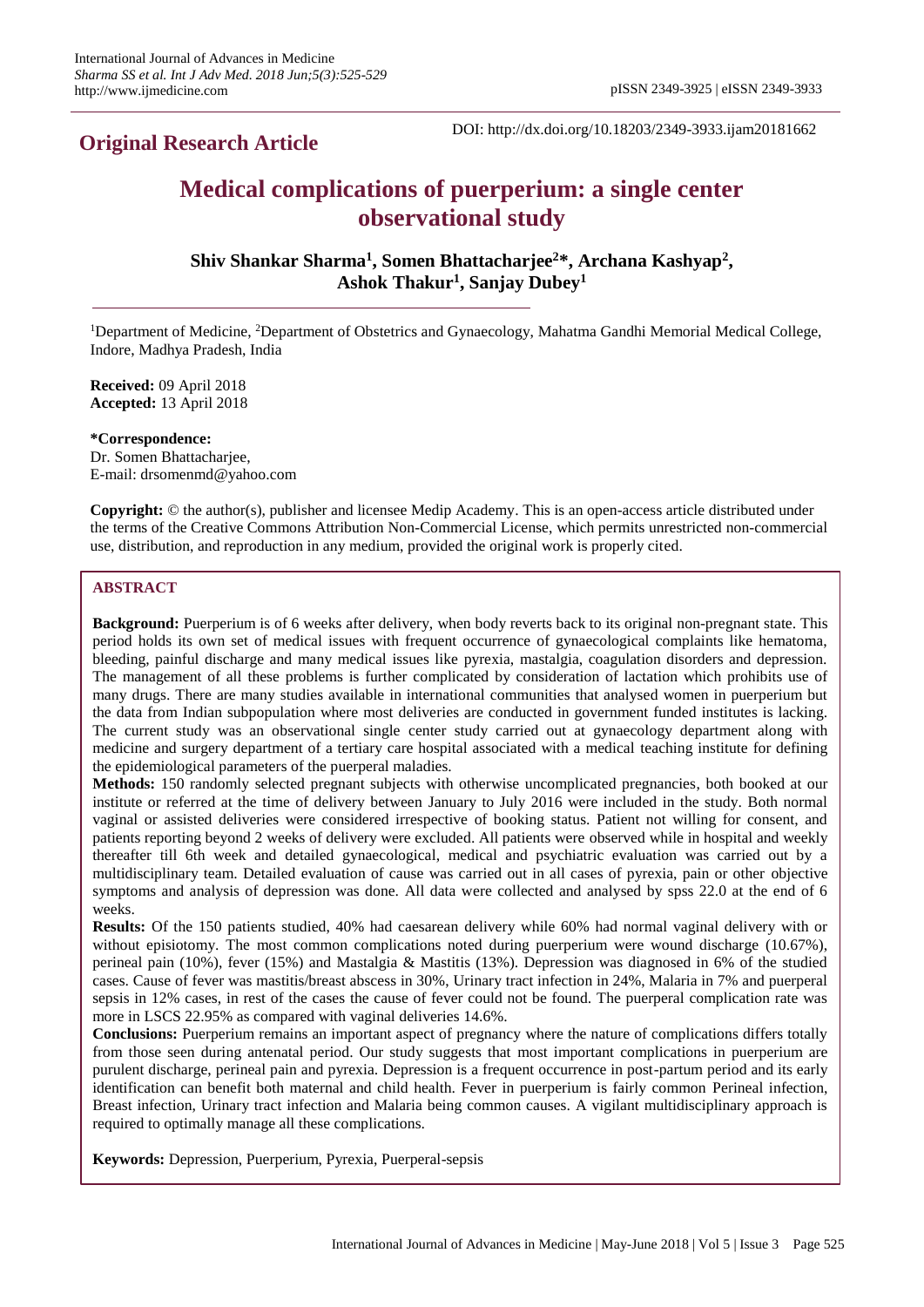#### **INTRODUCTION**

Puerperium is period from the delivery up-till the first few weeks. This period is usually taken to be of 6 weeks duration as most (but not all) changes associated with pregnancy labour or delivery revert to normal state at 6 weeks post-partum.<sup>1</sup> The pregnant term uterus (excluding the foetus amniotic fluid, and placenta) weighs around 1 kg and in the 6 weeks following delivery, the uterus involutes and returns to pre-pregnancy weight of 50-100 gm. The reduction in size and weight occurs mostly in the first 2 weeks and continues over the next several weeks.<sup>1</sup> The vaginal discharge, which is initially bloody known as lochia rubra, changes its character to lochia serosa in few weeks, and knowing the natural history is very important to assess for purulent discharge.<sup>2</sup> Various complications can occur in puerperium like complications due to retained products, sub-involution of uterus, puerperal pyrexia and sepsis, urinary complication, breast related complication (like mastitis galactocele breast abscess sore nipple), venous thrombosis due to venous stasis and procoagulant state, depression and other psychiatric disorders etc.<sup>3</sup>

Puerperal fever was a major cause of maternal deaths until the 19th century and although improved sanitary measures and modern antibiotics has now greatly reduced the mortality associated with puerperal fever, it still continues to remain a significant contributor of maternal morbidity and mortality in developing countries.<sup>3</sup> The common causes associated with puerperal fever are urinary tract infections, the incidence of which further increases due to urethral catheterization done at the time of delivery in many centres. The most common pathogens in urinary tract infection remains the same as general population. The chances of acute pyelonephritis and urosepsis increases if asymptomatic bacteruria was not looked for and treated during pregnancy. Malaria remains one of the commonest cause of fever in developing world and puerperium too is not spared. The other common causes of fever in puerperium are puerperal sepsis, retained product of conception leading to DIC and sepsis, mastitis and breast abscess, stitch site infections, thrombophlebitis associated with intravenous lines etc. Still in many cases the cause of fever could not be established  $4-6$ 

One very important but neglected complication of pregnancy is psychological aspect of child birth including depression. Depression during pregnancy and in puerperium has been reported in multiple studies with variable incidence, and in this population depression can be due to multiple factors like, emotional let-down, inability to cope with new responsibilities, financial and social burdens, discomfort associated with puerperal changes; hormonal changes, foetal anomalies or loss etc.<sup>7</sup> The problem associated with depression can be prevented by early intervention, resolution of the cause, counselling with involvement of family and relatives in management and lastly early return to normal activities soon after delivery.<sup>8-10</sup>

Puerperal complications have wide spectrum and many of these complications are associated with significant comorbidities and some can be life threatening. The best possible approach is to decrease their occurrence by being vigilant, promoting early ambulation and to treat them early after detection using antibiotics physiotherapy, other drugs, support, and patient education.<sup>11</sup> Present study was carried with the purpose of defining the various complications of puerperium with specific focus on medically manageable issues like pyrexia and depression.

#### **METHODS**

Present study was carried out in the department of Obstetrics and Gynaecology with support from Medicine and psychiatry department of a medical teaching institute of central India, primarily catering to lower socioeconomic strata of the society. After due Ethic committee clearance, between January 2016 till September 2016, 150 cases were selected randomly from the obstetrics in-patient's department who had either a vaginal or caesarean delivery in the past 2 weeks.

The patients were included irrespective of age, parity, and registration status. Patients presenting beyond period of two weeks post-delivery and those not willing for consent were excluded. Patient's particulars detailed medical surgical and obstetric history were recorded and thorough physical examination was done. All patients were evaluated for occurrence of complications like Puerperal pyrexia, Perineal pain, Breast abscess and mastitis, Episiotomy infection and gaping, Cesarean wound infection and gaping, wound dehiscence, Secondary PPH, and for Other complication like peritonitis, puerperal psychosis, postpartum depression, deep vein thrombosis, etc. Postpartum depression was assessed with "Edinburgh depression scale". All patients with temperature >100 Fahrenheit were evaluated in a stepwise manner for probable cause from complete blood count, blood film for malaria parasite, urine and blood cultures followed by h vaginal swab and culture in cases with purulent discharge or fever associated with perineal pain. In case of fever persisting beyond antibiotic therapy of more than 48 hours, cultures were repeated, and chest x ray was performed. This being an observational study, no intervention was done from our side. All collected data was analyzed using IBM SPSS 20.

#### **RESULTS**

In In the present study, most patients were multipara (60.6%) followed by primipara (30%) and least number of patients were grand multipara (9.3%) and the incidence of fever was maximum in grand multipara (21%) followed by in primipara (20%). The incidence was least in multiparous females.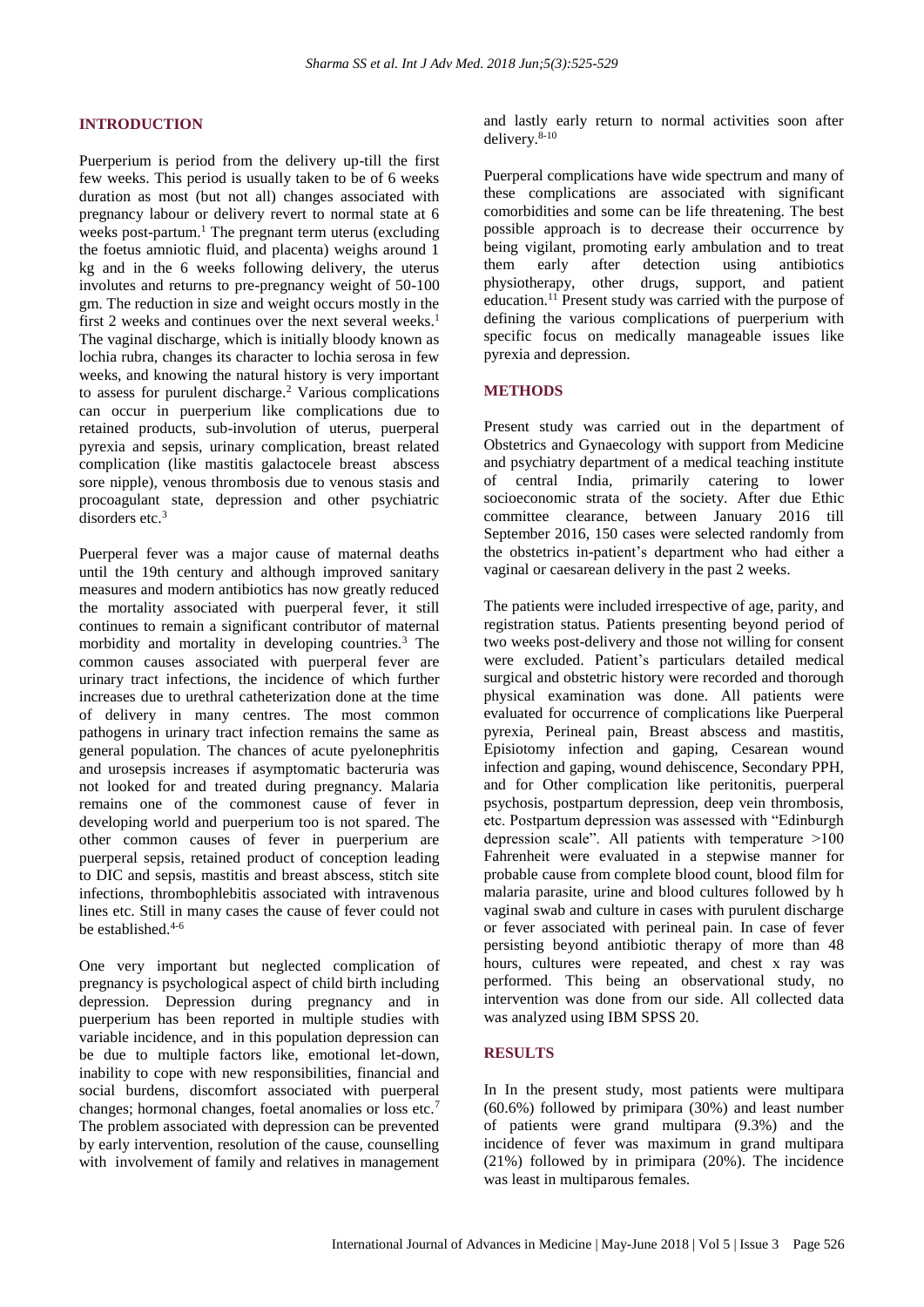# **Table 1: Distribution of cases by parity and relative incidence of pyrexia.**

| <b>Parity</b>         | No of cases<br>$(\%)$ | No of patients<br>with pyrexia | $\frac{0}{0}$ |
|-----------------------|-----------------------|--------------------------------|---------------|
| Primipara             | 45(30)                | Q                              | 20            |
| Multipara             | 91(60.6)              |                                | 12.08         |
| <b>Grand Multpara</b> | 14(9.3)               | 3                              | 2.1           |

In the present study, most patients delivered vaginally (59.34%). Caesarean section rate was 40.66%. Complication rates were high in Caesarean section cases (22.95%) as compared to the cases which delivered vaginally (14.6%).

# **Table 2: Distribution of cases according to mode of delivery.**

| <b>Mode of delivery</b> | No. of cases | $\frac{0}{\sqrt{2}}$ |
|-------------------------|--------------|----------------------|
| Vaginal                 | 42           | 28.00                |
| Vaginal with episotomy  | 47           | 31.34                |
| <b>LSCS</b>             | 61           | 40.66                |
| Total                   | 150          | 100                  |

In In the present study, we found that wound discharge was the most common complication, accounting for 10.67% of total cases.

#### **Table 3: Complication rates according to mode of delivery.**

| Mode of<br>delivery | <b>Total</b><br>No. of<br>cases | <b>No. of Patients</b><br>with<br><b>Complications</b> | <b>Complication</b><br>rate $(\% )$ |
|---------------------|---------------------------------|--------------------------------------------------------|-------------------------------------|
| Vaginal             | 89                              | 13                                                     | 14.60                               |
| <b>LSCS</b>         | 61                              | 14                                                     | 22.95                               |
| Total               | 150                             | 27                                                     | 37.55                               |

The second most common complication was perineal pain affecting 10% of cases. The other complications were breast pain/ tenderness/engorgement/mastitis (13%) and postnatal depression (6%).

# **Table 4: Distribution of types of puerperal complications.**

| <b>Puerperal Complication</b> |                 |
|-------------------------------|-----------------|
| Wound discharge               | 10.67           |
| Perineal pain                 | 10              |
| Fever                         | 15              |
| Pain in breasts/ Mastitis     | $13(8\% + 5\%)$ |
| Postnatal depression          |                 |

In In the present study, causes of fever were mastitis/breast abscess in 30%, Urinary tract infection in 24%, Malaria in 7% and puerperal sepsis in 12% cases, in rest of the cases the cause of fever could not be found.

#### **Table 5: Causes of fever.**

| <b>Cause</b>            |    |
|-------------------------|----|
| Mastitis/breast abscess | 30 |
| Urinary tract infection | 24 |
| <b>Puerperal Sepsis</b> | 12 |
| Malaria                 |    |

**Table 6: Association of postnatal depression.**

|             | <b>Cases with</b> Outcome             |  |             |               |
|-------------|---------------------------------------|--|-------------|---------------|
|             | <b>Postnatal</b><br><b>Depression</b> |  | Male Female | $\frac{0}{0}$ |
| <b>LSCS</b> |                                       |  |             |               |
| Vaginal     | 6                                     |  |             |               |
| Total       |                                       |  |             |               |

#### **DISCUSSION**

In the present study, most patients were multipara (60.6%) followed by primipara (30%) and least number of patients were grand multipara (9.3%) but the incidence of fever was maximum in grand multipara (21%) followed by in primipara (20%). The incidence was least in multiparous patients. These finding are in consensus with Kaur et al who also found that lower maternal age and primiparity were high risk factors for infectious puerperal complications. The complications rate also increased in grand multipara.12,13

In the present study, relative incidence of complications in cases of LSCS was higher (22.95%) as compared to vaginal deliveries. Burrow et al., in 2004 reported that route of delivery is the single most important factor for the development of uterine infection.<sup>14</sup> Similar findings have been reported by Loverro et al., in an analysis of postsurgical febrile morbidity found 5.14% of caesarean section presented with infectious complications which was higher than that after vaginal delivery  $(0.29\%)$ .<sup>15</sup>

In the present study wound discharge was the most common surgery related complication seen in puerperium, accounting for 10.67% of total cases followed by perineal pain affecting 10.00% of cases. These findings are consistent with those reported by Loverro et al.<sup>15</sup>

In the current study, was breast pain/ tenderness and engorgement were seen in 8.00%, and mastitis or breast abscess in 5% cases. Various studies have reported grossly different incidence of breast abscess and mastalgia. Barbosa and Cesnik et al., in 2003, reported mastitis and breast abscess incidence between 2 to 33%. This variable incidence can be due to various sample size and characteristic, social patterns and breast-feeding practices.<sup>16</sup>

In the present study the incidence of pyrexia was 15%, In the study conducted by Yokoe DS et al, incidence of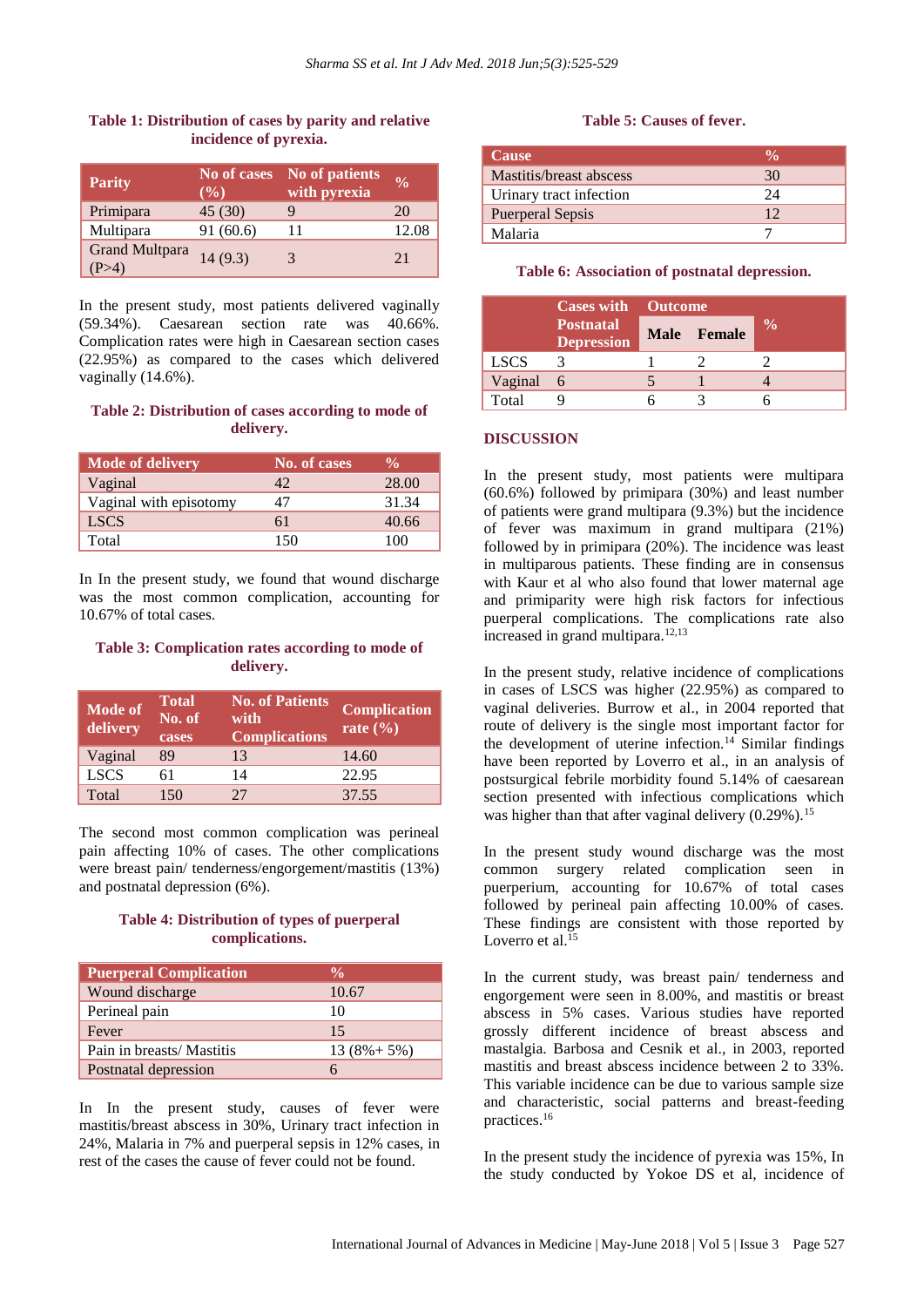fever was approximately 5-7% and maximum cases of fever were seen after 2 days of birth. <sup>5</sup> According to the study of Mutihir JT et al, the commonest early puerperal complication was fever (56.1%) followed by perineal pain, abdominal pain, breast engorgement and secondary PPH.<sup>17</sup> The findings of in the present study differ from the above large studies. This could be due to increasing number of institutional deliveries and awareness regarding hygiene in patients. Increasing immunization rates and awareness in doctors regarding intrapartum factors that can affect post-partum health like asymptomatic bacteruria has also led to reduction in incidence of puerperal infection.

In the present study the causes of fever were Mastitis/breast abscess in 30%, Urinary tract infection in 24%, Malaria in 7% and puerperal sepsis in 12% cases, in rest of the cases the cause of fever could not be found. Incidence of mastistis in the Cochrane review was 2% to 33% of all postpartum women.<sup>16</sup>

Boel ME et al, reported an incidence of 22.6% of malaria in post-partum cases. The incidence of malaria reported in the present study is less than expected which could be because many patients received partial treatment prior to reporting for admission leading to low plasmodium index and making diagnosis more difficult.<sup>18</sup>

The incidence of UTI was 24% of all reported pyrexia cases. According to the study of Stray-Pedersen B et al, Postpartum bacteriuria has been documented in 8-12% of postpartum women when using midstream urine samples but only 3.2% by suprapubic aspiration.<sup>19</sup> UTI remains a major cause of fever in pregnancy and puerperium and may lead to sepsis, pyelonephritis and even death in some patients. The incidence of UTI further increases in puerperium due to use of indwelling catheters during delivery.3,4 .

Depression was diagnosed in 6% of the studied cases in present cohort. In a similar study of Xanthoula DR et al the prevalence of depression during the postpartum period has been systematically assessed; controlled studies show that between 10% and 28% of women experience a major depressive episode in the postpartum period, with the majority of studies favoring a 10% figure.<sup>7</sup>

# **CONCLUSION**

Puerperium is relatively the overlooked part of pregnancy where the rates of complications are fairly high with variable presentation involving multiple system. These complications differ a lot from those of pregnant status. A team approach is essential in proper evaluation and treatment of these issues as multitude of issues need to be addressed like consideration of lactation and breast feeding, healing of wounds of LSCS and episiotomy, emotional status of the patient etc. Puerperal pyrexia and sepsis remain a common cause of morbidity and mortality in puerperal patients even though their incidence has reduced with increasing awareness, more institutional deliveries conducted by trained personnel and due to proper hygiene. Also, the outcome of these complications has shown persistent improvement due to better diagnostic facilities and multiple therapeutic options. The incidence of all complications is higher in caesarean deliveries and keeping this in mind while dealing with patients in puerperium is imperative. Most infectious complications of puerperium are avoidable and simple measures like increasing awareness about proper hand hygiene, sanitary precautions while dealing with normal vaginal discharge, proper breast care and feeding practices, promotion of breast feeding, avoidance of indwelling urinary catheters etc. can prevent many patients from these maladies. Urinary tract infections, mastitis and breast abscess, malaria and puerperal infection and sepsis all are common causes of fever in puerperium. Puerperal sepsis carries very high mortality rates and should be managed with multidisciplinary care with methodical approach to find out the source and treating it aggressively. The complications incidence and outcomes differ due to changes in socioeconomic and demographic structure and many more studies are required to better estimate the problem burden, risk factors and best management approach to problems of puerperium.

# *Funding: No funding sources Conflict of interest: None declared*

*Ethical approval: The study was approved by the Institutional Ethics Committee*

#### **REFERENCES**

- 1. Kansky C, Isaacs C. Normal and Abnormal Puerperium: Overview, Routine Postpartum Care, Hemorrhage. Medscape. Obstet and Gynecol. 2016
- 2. Oppenheimer LW, Sherriff EA, Goodman JD. The duration of lochia. Br J Obstet Gynaecol. 1986;93:754-7.
- 3. Khaskheli MN, Baloch S, Sheeba A. Risk factors and complications of puerperal sepsis at a tertiary healthcare centre. Pakistan J Medi Sci. 2013;29:972- 6.
- 4. Van Dillen J, Zwart J, Schutte J, Van Roosmalen J. Maternal Sepsis: epidemiology, etiology and outcome. Curr Opin Infect Dis. 2010;23:249-54.
- 5. Laura O; The prevalence and risk factors of puerperal sepsis in South Asia: a systematic review; MSc Project Report 2014-2015;London school of hygiene and tropical medicine.
- 6. Dushyaant D, Mahraj Puerperal Pyrexia: A Review. Part 1. Obstet Gynecol Surv. 2007;62:393-9
- 7. Deirdre Ryan, MB, BCh, BAO, FRCPC, Xanthoula Kostaras, BSc; Psychiatric disorders in the postpartum period; BCMJ. 2005;47:100-3
- 8. Stowe ZN, Nemeroff CB. Women at risk for postpartum-onset major depression. Am J Obstet Gynecol. 1995. 173:639-45.